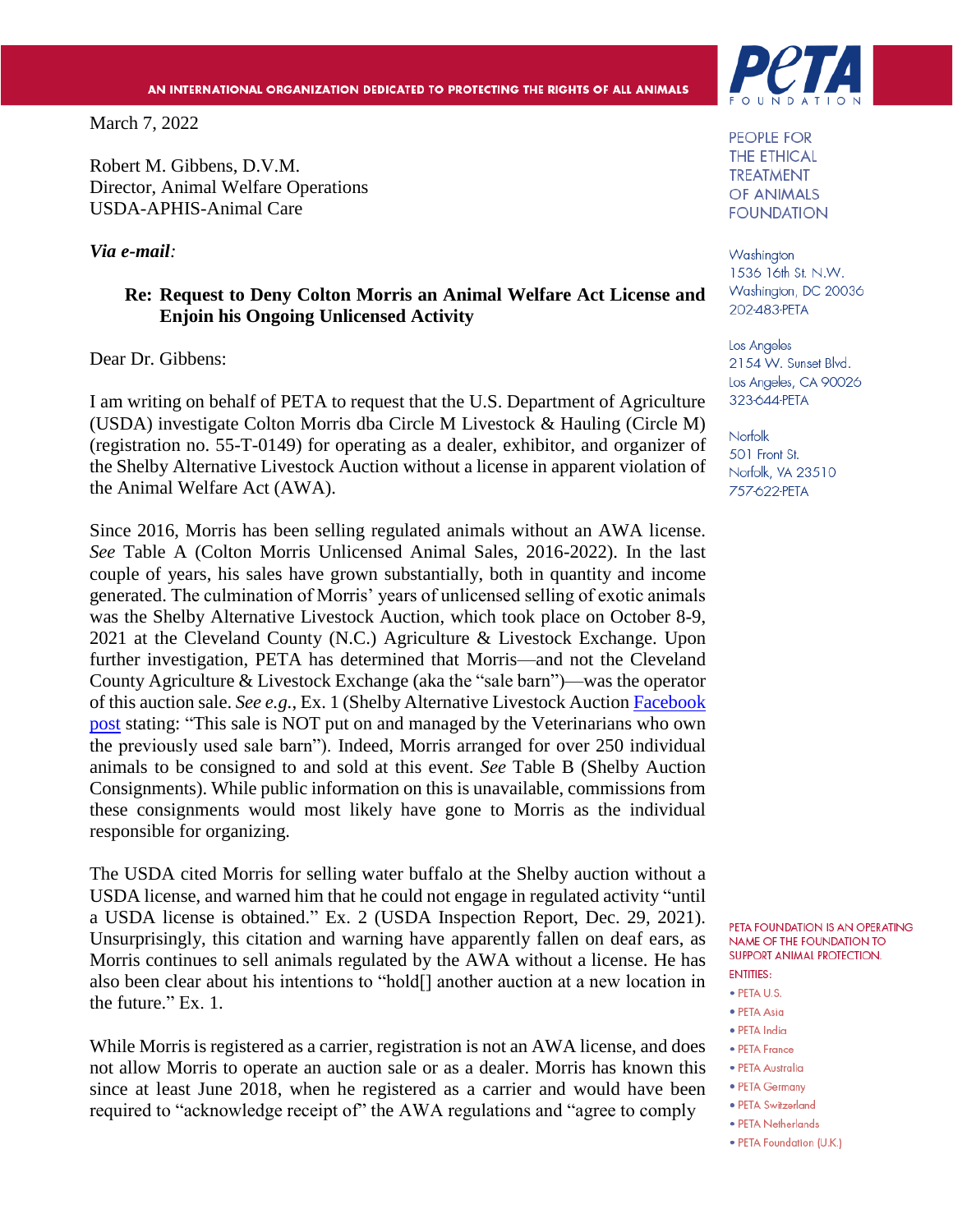with" them. 9 C.F.R. § 2.26. Simply put, Morris is not an uninformed actor new to the AWA and its requirements. His actions appear to be intentional.

When individuals such as Morris intentionally circumvent the AWA requirements for years, there must be meaningful consequences. Allowing Morris to simply cure his 6 years of apparently unlawful activity by handing him a license encourages bad actors to operate under the USDA's radar for as long as possible; it sends the message that if and when they get caught, nothing will happen.

In light of Morris' lengthy history of engaging in regulated activity without an AWA license, any application from him for a license must be denied pursuant to 9 C.F.R.  $\S$ § 2.11(a)(1), (2), (6), (7) and 2.1(d). At an absolute minimum, the USDA must prevent Morris from organizing another Shelby Alterative Livestock Auction until he is properly licensed under the AWA.

Thank you for your attention to this important matter. Please inform me of the complaint number your agency assigns to this correspondence.

Very truly yours,

Michelle Sinnott, Esq. Associate Director, Captive Animal Law Enforcement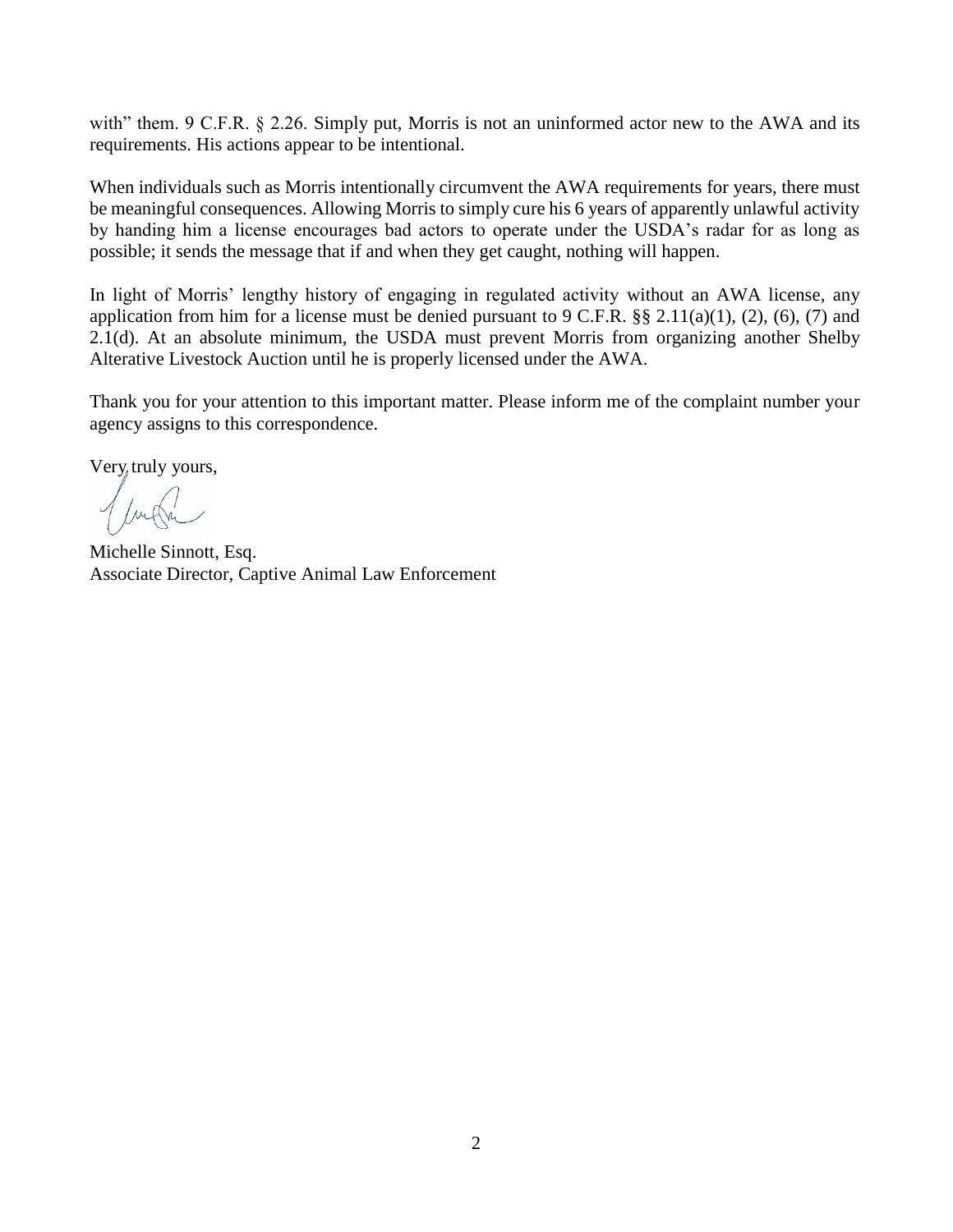### **APPENDIX**

### **Legal Framework**

The AWA prohibits a person from selling, dealing, or exhibiting regulated animals without a valid license from the USDA. 7 U.S.C. § 2134; 9 C.F.R. § 2.1. A license must be obtained *before* a person begins operating as a dealer, exhibitor, or operator of an auction sale. 9 C.F.R. § 2.1. "The failure of any person to comply with" the AWA or its implementing regulations—including the failure to obtain a license before engaging in regulated activity—"*shall* constitute grounds for denial of a license." *Id*. § 2.1(d) (emphasis added). Agency regulations also provide that "[a] license will not be issued to any applicant who. . . has been found to have violated any Federal, State, or local laws or regulations pertaining to the transportation, ownership, neglect, or welfare of animals. . ." 9 C.F.R. § 2.11(a)(7). As the USDA itself has acknowledged, "[t]he criteria for denial of an initial application are not discretionary." USDA, National Environmental Policy Act Implementing Procedures, 83 FED. REG. 24003, 24008 (May 24, 2018) (citing 9 C.F.R. § 2.11).

The AWA further provides that before receiving a license, an applicant must demonstrate that their facilities comply with the AWA standards. 7 U.S.C. § 2133. Accordingly, agency regulations mandate that applicants "must be inspected by APHIS and demonstrate compliance with the Act and the regulations and standards . . . before APHIS will issue a license." *Id.* § 2.3(b).

#### **Factual Background**

Colton Morris owns and operates [Circle M Livestock & Hauling,](https://www.facebook.com/circlemlivestock/) which he advertises as a "USDA certified Transporter of Exotic & Domestic animals" based in Shelby North Carolina. Ex. 3. While Morris is currently registered with the USDA as a Class T-Carrier (registration no. 55-T-0149), during the first couple years of operating his business, he was not registered. Morris is not now, nor has he ever been, *licensed* under the AWA.

Based on social media posts, it appears that Morris began breeding, selling, and transporting AWA regulated animals in 2016. *See e.g.,* Table A at Ex. A-1 (May 21, 2016, [Facebook post](https://www.facebook.com/circlemlivestock/posts/699726613500177) selling goats and pigs); *id*. at Ex. A-2 (June 4, 2016, [Facebook post](https://www.facebook.com/circlemlivestock/posts/707044242768414) selling sugar gliders for \$150 each); *id*. at Ex. A-3 (June 20, 2016, [Facebook post](https://www.facebook.com/circlemlivestock/posts/713676295438542) selling sugar gliders, alpacas, sheep, and a Nubian goat); Ex. 4 (Nov. 22, 2016, [Facebook post](https://www.facebook.com/circlemlivestock/posts/793145474158290) advertising transport for "horses, cattle, exotics, etc."); Table A at Ex. A-4 (Nov. 27, 2016, [Facebook post](https://www.facebook.com/circlemlivestock/posts/795793177226853) selling a Zebu for \$500 that Morris says is a "[p]roven breeder"); *id*. at Ex. A-5 (Nov. 29, 2016, [Instagram post](https://www.instagram.com/p/BNaK-tQBAjO/) advertising "Gir Brahma bulls" for \$1,500 each); Ex. 5 (Dec. 14, 2016, [Instagram post](https://www.instagram.com/p/BOBQzQxhgsR/) stating that Morris hauled "a few Elk last month"). Morris did not have an AWA license or registration at any point during 2016.

Despite not having an AWA license, Morris continued to acquire, breed, and sell numerous exotic animals regulated under the AWA throughout 2017. *See e.g.*, Table A at Ex. A-6 (Jan 25, 2017, [Instagram post](https://www.instagram.com/p/BPtLLsiBc5G/) selling water buffalo and Scottish highland cattle); Ex. 6 (Jan. 27, 2017, [Instagram post](https://www.instagram.com/p/BPxmulAhTR3/) announcing "[m]ore of our new arrivals #Muntjac #Blackbuck" and commenting that "I'll sell you the pair"); Ex. 7 (March 24, 2017, [Instagram post](https://www.instagram.com/p/BSCfylPFFO7/) stating "[t]he new Roo"); Table A at Ex. A-7 (April 30, 2017, [Facebook post](https://www.facebook.com/circlemlivestock/posts/883525121786991) selling red kangaroo for \$1,800); *id*. at Ex. A-8 (May 18, 2017, [Instagram post](https://www.instagram.com/p/BUQLuWRFojK/) of Morris with a zebra calf commenting that "I kinda regret selling him"); Ex. 8 (Oct. 4, 2017, [Instagram](https://www.instagram.com/p/BZ14qpbA865/)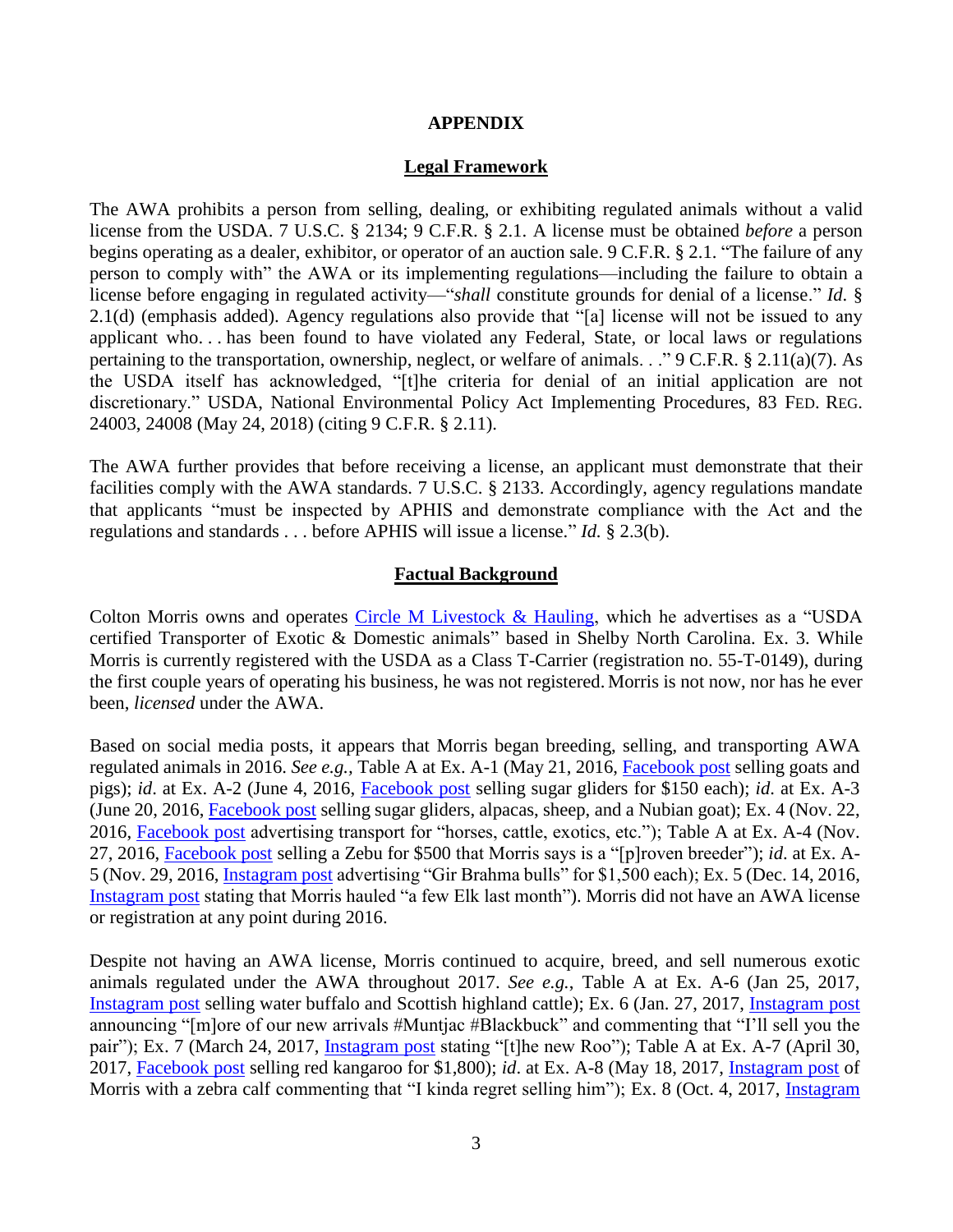[post](https://www.instagram.com/p/BZ14qpbA865/) introducing "Juliet, our Addax Antelope"); Ex. 9 (Nov. 4, 2017[, Instagram post](https://www.instagram.com/p/BbFhkSOl6o-/) of a baby kangaroo where Morris admits that he "raise[s] and haul[s] a lot of exotics").

Morris continued to operate under the USDA's radar until April 2018, when PETA alerted the USDA to Morris' unlicensed activity after he transported a one-week old giraffe to Zootastic Park in Troutman, North Carolina (license no. 55-C-0272). *See* USDA Complaint No. AC18-357. At that time, Morris had been operating for at least 2 years and was still not licensed under the AWA. *Id*. Following this complaint, in June 2018, Morris registered as a carrier. Ex. 10 (Excerpt of all North Carolina licensees and registrants as of June 1, 2018, showing Morris not listed); Ex. 11 (Excerpt from List of Active Licensees and Registrants as of July 2, 2018, listing Morris). Since registration is not an AWA license, Morris was *still* unlicensed.

After registering as a carrier, Morris continued business as usual. Throughout 2018, 2019, 2020, and 2021, Morris continued to breed, sell, and even exhibit animals regulated by the AWA without the required license. *See* Table A (listing sales including a 6 month old water buffalo for \$1,250, a baby zebra for \$5,000, a dromedary camel for \$5,500, water buffalo for \$2,300, and two capybaras for \$2,000); s*ee also* Ex. 12 (Sept. 30, 2019, [Instagram post](https://www.instagram.com/p/B3CVqoBJArB/) of zebra and camels with Morris stating "[i]f anyone is in the market for a baby zebra or camel I can accommodate you"); Ex. 13 (Dec. 21, 2019, [Facebook post](https://www.facebook.com/circlemlivestock/posts/1554327854706711) regarding exhibiting animals at a Bakersville, NC nativity scene); Ex. 14 (Nov. 10, 2021 [Facebook post](https://www.facebook.com/colton.morris.7923/posts/2969958853265882) advertising animals available for nativity scenes). By 2021, Morris' selling of exotic animals had grown into a steady and substantial business. Table A.

In October 2021, Morris' conduct expanded into organizing an exotic animal auction sale. Morris was the main organizer and driving force behind the Shelby Alternative Livestock Auction, which took place on October 8-9, 2021 at the Cleveland County Agriculture & Livestock Exchange. Morris was listed as an organizer and main contact for the event on the event flyer. Ex. 15. Morris shared this flyer on his personal Facebook page and announced that he was in charge of organizing the consignments for the event. Ex. 16 (Sept. 24, 2021, [Facebook post](https://www.facebook.com/colton.morris.7923/posts/2934541686807599) stating "You can message or text me 704-964-4222 with pictures and a short description if you have any animals you'd like to consign to the sale."); *see also* Ex. 17 (Sept. 1, 2021, [Facebook post](https://www.facebook.com/ShelbyALA/posts/151326960467409) stating "If you have animals you would like to consign please send pictures and a short description here to the Facebook page or text them to 704-964-4222"—which is Morris' phone number). Prior to the event, Morris arranged for over 250 individual animals—including [water buffalo,](https://www.facebook.com/ShelbyALA/posts/159864999613605) [watusi,](https://www.facebook.com/ShelbyALA/posts/151391760460929) [warthogs,](https://www.facebook.com/watch/?v=1019660255261795) [coatimundis, kinkajous,](https://www.facebook.com/ShelbyALA/posts/167803025486469) [zebras,](https://www.facebook.com/ShelbyALA/posts/167845042148934) [zebus,](https://www.facebook.com/ShelbyALA/posts/167806428819462) an [African crested porcupine](https://www.facebook.com/ShelbyALA/posts/174488781484560) and many other species—to be consigned to the October 2021 auction. *See* Table B. Morris also appeared to be in charge of reserving seats and collecting payment for those reservations. Ex. 18 (Sept. 28, 2021, [Facebook post](https://www.facebook.com/colton.morris.7923/posts/2937557289839372) stating "Any of my friends on here that plan on coming to the exotic sale in Shelby, NC and haven't sent me a text to reserve seats please do so as we are nearly sold out already."); Ex. 19 (Sept. 26, 2021, [Facebook post](https://www.facebook.com/ShelbyALA/posts/169088262024612) stating "To reserve your seats please text 704-964-4222"—which is Morris' phone number—and pay "via PayPal (Friends and family) to ShelbyALA@yahoo.com within 24 hours of reservation"). After the event, Morris—and only Morris—posted on the Shelby Alternative Livestock Auction Facebook page thanking "everyone for making this first sale such a success!" Ex. 20 (Oct. 10, 2021, [Facebook post](https://www.facebook.com/ShelbyALA/posts/178869147713190) signed "Many Thanks, Colton").

This event appeared to be a culmination of Morris' years of unlicensed selling of exotic animals activity that he seemingly recognized was a violation of the AWA. Indeed, Morris [notified](https://www.facebook.com/ShelbyALA/posts/173134111620027) sellers at the auction that "[i]f an animal requires a USDA license" he would need a copy of the license or the license number upon check-in. Ex. 21. And yet, Morris himself was operating the auction sale and selling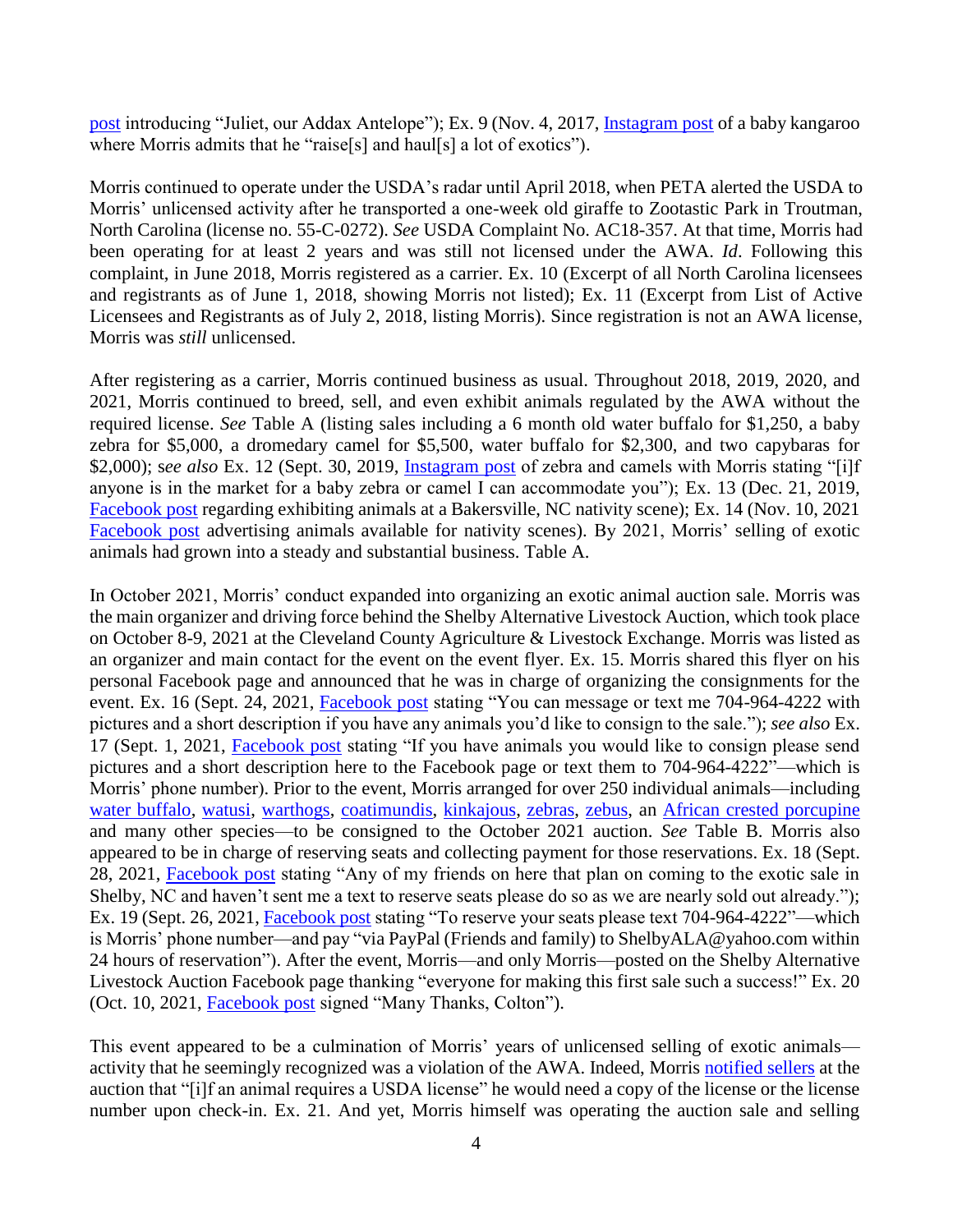animals at the auction without the required USDA license. The USDA even cited Morris for selling two Asiatic water buffalo at the October 2021 auction without a USDA license. Ex. 2. The USDA made clear that "[t]he sale of non domestic, exotic or wild animals is regulated activity *requiring a valid USDA license*." *Id*. (emphasis added). The USDA also warned Morris that he could not engage in regulated activity "until a USDA license is obtained." *Id*.

Unsurprisingly, since the October 2021 auction, Morris has continued to sell and exhibit animals regulated by the AWA without a license. *See* Table A (listing Dec. 2021 and Jan. 2022 sales, including African crested porcupines, camels, zebras, ostrich, emus, wildebeest, zebus, water buffalo, and watusi); *see also* Ex. 22 (Nov. 10, 2021, [Facebook post](https://www.facebook.com/colton.morris.7923/posts/2969958853265882) advertising for "a few dates left to book animals for nativity scenes"). In addition, Morris had started organizing for another exotic livestock auction, on March 18-19, 2022. The flyer for this planned event listed Morris as the *sole* organizer and point of contact for the auction sale. Ex. 23. While this March auction has since [been cancelled](https://www.facebook.com/ShelbyALA/posts/271343695132401) (Ex. 24), Morris has been clear about his intentions to "hold<sup>[]</sup> another auction at a new location in the future." Ex. 1.

To date, Morris *still* does not have an AWA license.

## **Argument**

# **I. Morris is a prolific exotic animal dealer who has been buying, selling, and exhibiting regulated species for years without an AWA license in apparent violation of federal law.**

#### $\mathbf{A}$ . **Morris is operating as a dealer, which requires an AWA license.**

Under the AWA, a dealer is anyone who "for compensation or profit" transports, buys, sells, or negotiates the purchase or sale of any animal "for research, teaching, testing, experimentation, exhibition, or use as a pet." 9 C.F.R. § 1.1. The term "animal" broadly encompasses any warm-blooded animal, with few exceptions. *Id*.; 7 U.S.C. § 2132(g). One of those exceptions is for domestic livestock species used for food or fiber, i.e. traditional farm animals raised, maintained, and sold for slaughter or other "food" purposes. *Id*. While farm animals "used or intended for use as food or fiber" are exempt, domestic and exotic livestock species used for exhibition, breeding, or pets *are* included within the AWA's definition of animal. 9 C.F.R. § 1.1 (see definitions for "animal", "exotic animal", and "farm animal"). Thus, any person buying, selling, or negotiating the sale of any warm-blooded animal covered by the AWA—including domestic livestock species not used for food or fiber—is required to obtain an AWA license from the USDA. 9 C.F.R.  $\S 2.1(a)(1)$ .

Morris is a self-described "[b]reeder of exotic animals." Ex. 25 [\(TikTok](https://www.tiktok.com/@circlemlivestock) page for @circlemlivestock); *see also* Ex. 9. He has an approximately 15 acre "brick and mortar" facility in Cherryville, North Carolina (3521 Sorrells Baxter Road, Cherryville NC 28021). Ex. 26 (property information card); Table A at Ex. A-51 [\(Facebook post](https://www.facebook.com/circlemlivestock/posts/1477027115770119) stating "Circle M Livestock & Hauling is a brick and mortar entity with animals health and welfare our priority"). Morris possesses and breeds a number of exotic species, including [primates,](https://www.instagram.com/p/CAL6wBCJGDg/) [zebras,](https://www.instagram.com/p/CPhJrBBJNj3/) [watusi cattle,](https://www.instagram.com/p/CGJIy0eJhDg/) [Gyr zebu,](https://www.instagram.com/p/B2SAQkzJOdu/) [water buffalo,](https://www.facebook.com/circlemlivestock/posts/1477027115770119) an[d camels.](https://www.facebook.com/circlemlivestock/posts/1471270669679097) Ex. 27 (primates); Ex. 28 (zebras); Ex. 29 (watusi); Ex. 30 (Gyr); Ex. 31 (water buffalo); Ex. 32 (camels). Morris also possesses and breeds a variety of domestic livestock species, including [Texas longhorn cattle,](https://www.facebook.com/circlemlivestock/posts/2213923028747187) [llamas,](https://www.facebook.com/circlemlivestock/posts/2028512623954896) [alpacas,](https://www.instagram.com/p/BuWESUAHE4v/) and [donkeys.](https://www.facebook.com/circlemlivestock/posts/2204771666328990) Ex. 33 (longhorn); Ex. 34 (llamas); Ex. 35 (alpaca); Ex. 36 (donkeys who were "pastured with cattle, sheep, goats, etc."). Morris doesn't just possess and breed these animals for his "own use or enjoyment" (9 C.F.R. § 2.1(a)(3)(viii)) – this is his highly profitable business.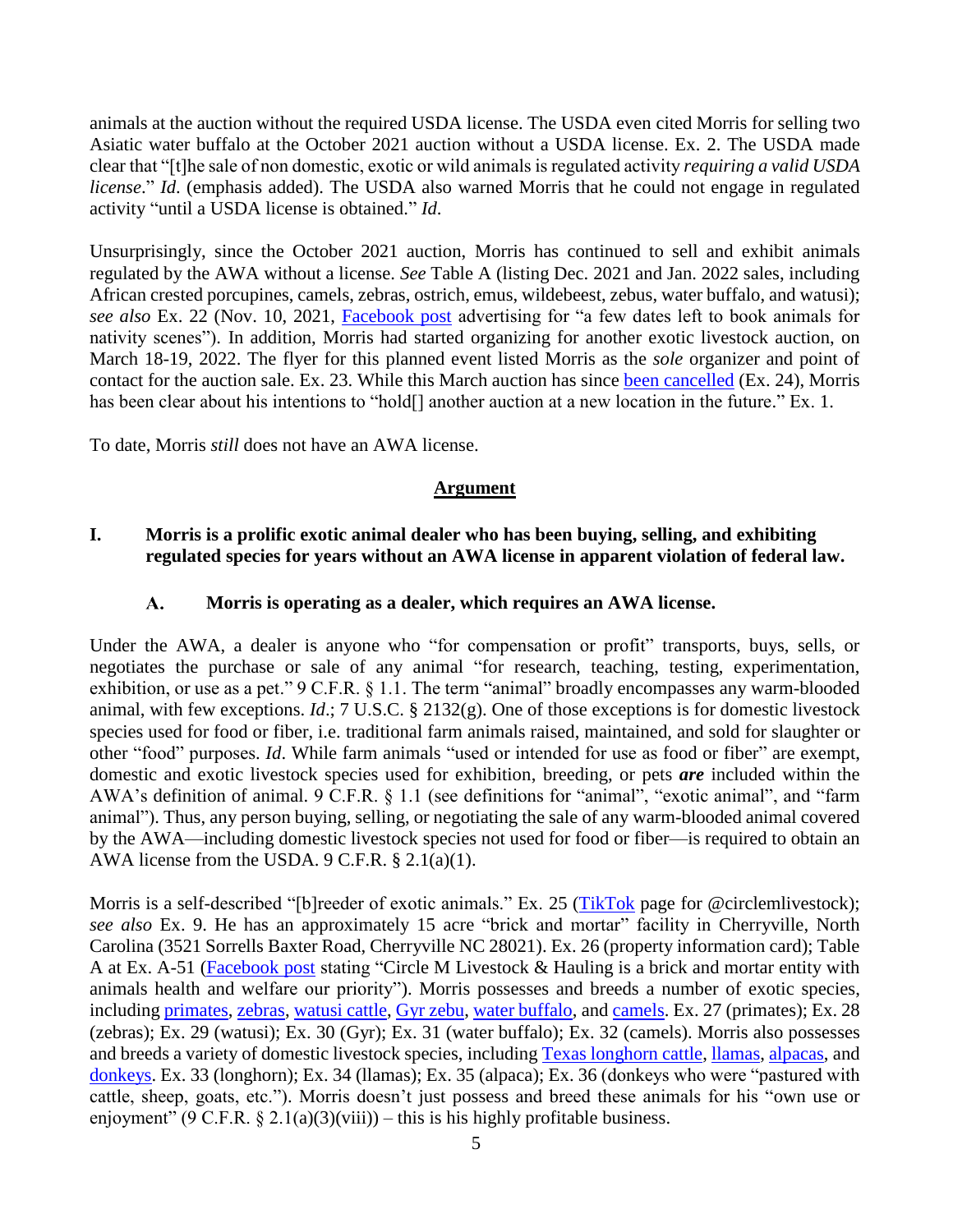Since 2016, Morris has sold well over 250 AWA regulated animals without a license. *See* Table A. Many of the animals he's sold appear to have been born at his facility because they were days, weeks, or months old at the time of sale. *Id*. For example:

- 5-day old Gyr Brahma calf, sold for \$1,500 in April 2018
- 10-day old zebu calf, sold for \$1,200 in November 2018
- 6-day old Gyr Brahma calf, sold for \$1,500 in January 2019
- 8-day old zebu calf, sold for \$1,200 in January 2019
- 12-day old Gyr/Sardo Negro calf, sold for \$2,000 in May 2019
- 1-day old Gyr bull calf, sold for \$1,800 in March 2020

Based on sale prices listed on social media, even a conservative estimate for the income Morris has generated from these animal sales is substantial and has grown significantly since 2016/2017. *Id*.

- 2016-2017 at least \$7,900
- $2018 at least $41,000$
- 2019 at least  $$60,300$
- $2020 at least $82,000$
- $2021 at least $187,100$

It is also evident from social media that the vast majority of animals that Morris has sold and continues to sell are intended for exhibition, personal pets, or personal use or enjoyment. *See e.g.*, Table A at Ex. A-9 [\(Facebook post](https://www.facebook.com/circlemlivestock/posts/1079456052193896) selling an Indu Brahma bull that Morris states was "[u]sed to take pictures on at our local rodeo. Hundreds of kids, and adults [sic] has there picture made with him."); *id*. at Ex. A-23 [\(Facebook post](https://www.facebook.com/circlemlivestock/posts/1232167640256069) advertising for 6-month old water buffalo that Morris describes as "bottle raised, used on tv shows and petting zoos. Super friendly, comes to his name"); *id*. at Ex. A-29 [\(Facebook post](https://www.facebook.com/circlemlivestock/posts/1286928528113313) selling an 8-day old zebu with Morris stating in the comments that "they make good pets"); Ex. 37 (March 27, 2019, [Facebook post](https://www.facebook.com/circlemlivestock/posts/1328886900584142) sharing a message from a "Happy Customer[]" who loved the pet alpaca they purchased from Morris); Table A at Ex. A-9 [\(Facebook post](https://www.facebook.com/circlemlivestock/posts/1977249595747866) selling water buffalo that Morris describes as "[g]entle, would work for petting zoos or make a great starter herd"); Ex. 38 (June 20, 2021, [Facebook post](https://www.facebook.com/circlemlivestock/posts/2036143843191774) selling Longhorn steer that Morris states "would do well for pictures or with some more training could be a good rider."). The comments posted by potential buyers on many of his sale advertisements make clear that the intention of these buyers is to purchase an animal for exhibition or as a pet. *See generally* Table A Exhibits.

On a few occasions Morris has, in fact, sold cattle intended for use as food, but when he's done so the advertisements for those animals clearly indicate the intention of the sale. *See e.g.*, Ex. 39 (Oct. 18, 2019, [Facebook post](https://www.facebook.com/circlemlivestock/posts/1488366914636139) advertising "[s]everal nice beef cows"); Ex. 40 (Aug. 19, 2020 [Facebook post,](https://www.facebook.com/watch/?v=1204591349893799) advertising "14 Beef steers" for sale, "[a]ccepting offers by weight" and indicating "[n]o antibiotics or dewormer since February"); Ex. 41 (Feb. 3, 2020, [Facebook post](https://www.facebook.com/circlemlivestock/posts/1597858903686939) advertising for "Beef cows"). In stark contrast to these handful of sales, most of the animals that Morris sells are not advertised in this way. *See generally* Table A Exhibits. Even if *some* of Morris' sales are exempt from the AWA because the animals sold are used for food, he would still need an AWA license to sell exotic animals, which includes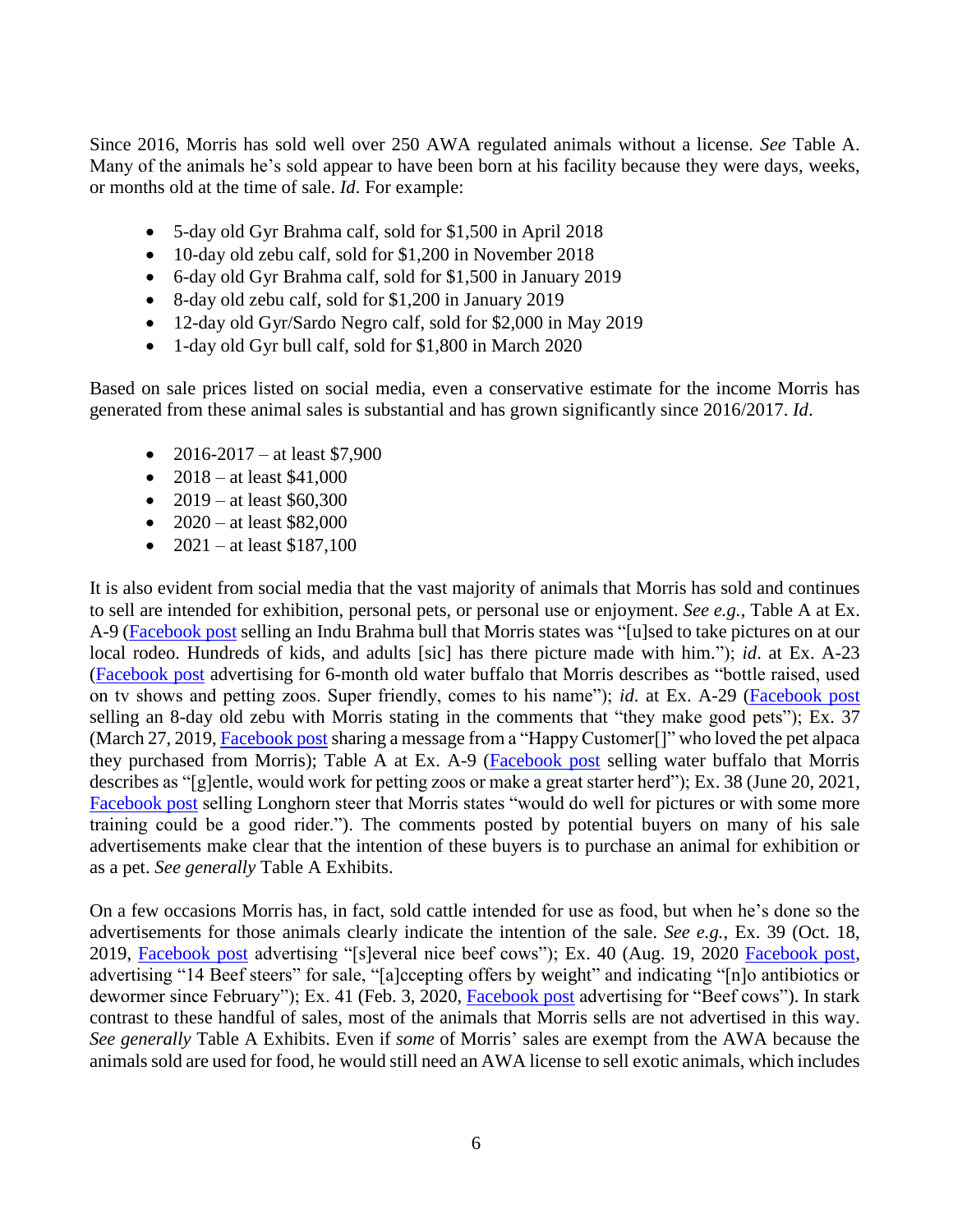water buffalo and other "species of foreign domestic cattle, such as Ankole, Gayal, and Yak."<sup>1</sup> 9 C.F.R. § 1.1. Morris specializes in the sale of foreign domestic cattle breeds, such as Gyr (originating in India), Scottish Highland (originating in Scotland), Belted Galloway (originating in Scotland), Indu (originating in Brazil), Sardo Negro (originating in Mexico), and Zebu (originating in the Indian sub-continent). The sale of these foreign domestic cattle breeds requires an AWA license. In addition, Morris has also sold other exotic animals, such as camels, capybaras, zebras, kangaroos, wildebeest, and African crested porcupines—all of which would also require an AWA license. Thus, a handful of exempt sales does not erase the fact that Morris is selling exotic animals regulated by the AWA, which triggers the requirement for an AWA license.

As the six years of evidence in Table A demonstrate, Morris is operating as an exotic animal dealer, which means he needs to obtain a "valid license" from the USDA unless he is "exempt from the licensing requirements."  $9 \text{ C.F.R. } § 2.1(a)(1)$ .

#### **B. Morris does not qualify for any of the licensing exemptions.**

The AWA regulations outline eight specific exemptions to the general requirement that any person operating as a dealer must obtain a license. 9 C.F.R. § 2.1(a)(1) (licensing requirement); *id*. § 2.1(a)(3) (exemptions to the licensing requirement). Half of these exemptions are for activity that the USDA has determined to be de minimis. *Id*. § 2.1(a)(3)(ii), (iii), (iv), and (vii). None of these four de minimis exemptions apply to regulated activity involving large exotic animals, such as water buffalo, zebra, and camels. *Id*. There is also an exemption for retail pet stores, which similarly doesn't apply to the sale of exotic animals, large or small. *Id*. § 2.1(a)(3)(i); *see also id*. § 1.1 (definition of retail pet store). Thus, these exemptions are plainly inapplicable to Morris because he sells large exotic animals. *See* Table A.

Two of the remaining exemptions do not apply if the person is engaged in the *sale* of regulated animals. *Id.* § 2.1(a)(3)(viii) ("[a]ny person who buys animals solely for his or her own use or enjoyment and does not sell or exhibit animals"); *id*. § 2.1(a)(3)(v) (only applies to the transport of animals for "breeding, exhibiting in purebred shows, boarding (not in association with commercial transportation, grooming, or medical treatment"). Again, these two exemptions do not apply to Morris because he is selling, for profit, AWA regulated animals. *See* Table A.

The only possible exemption available to Morris is for "[a]ny person who buys, sells, transports, or negotiates the sale, purchase, or transportation of any animals used *only* for the purposes of food or fiber." 9 C.F.R. § 2.1(a)(3)(vi) (emphasis added). However, as explained above, the vast majority of Morris' sales do not involve animals used for food.

Morris is operating as a dealer and he is not "exempt from the licensing requirements under paragraph  $(a)(3)$ ." 9 C.F.R. § 2.1(a)(1).

 $\overline{\phantom{a}}$ 

 $1$  Table A does not include any sales of "beef cows" or other U.S. species of domestic cattle that are traditionally used as food.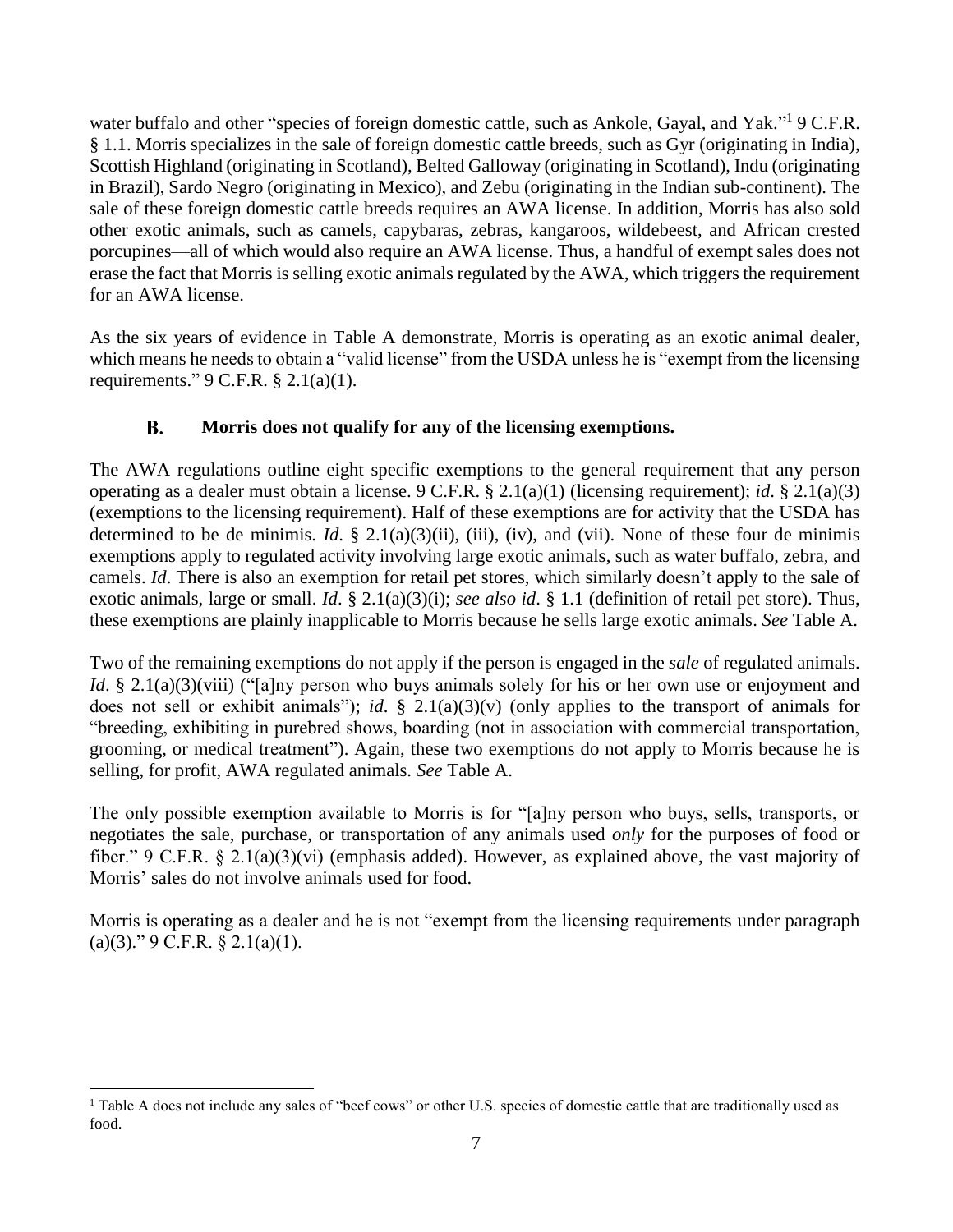#### $C_{\bullet}$ **Morris' carrier registration is not a license and it does not save him from the licensing requirements.**

Exempted from the definition of a dealer is anyone acting *solely* as a carrier. 9 C.F.R. § 1.1 (emphasis added) ("Dealer means any person who. . .for compensation. . .delivers for transportation, or transports, *except as a carrier*, buys, or sells, or negotiates the purchase or sale of" any animal). A carrier is defined narrowly, as "the operator of any airline, railroad, motor carrier, shipping line, or other enterprise, which is engaged in the business of transporting any animals for hire." 7 U.S.C. § 2132 (j). If someone who transports animals for hire is also engaged in the buying, selling, or negotiating the purchase or sale of regulated animals, they are a dealer—not a carrier—and they must be licensed under the AWA. 7 U.S.C. § 2136 ("every carrier. . .not licensed under section 2133 of this title shall register with the Secretary"); 9 C.F.R. § 2.25(a) ("Each carrier. . .not required to be licensed. . .shall register with the Secretary).

Morris indisputably transports animals for hire. As discussed at length above, however, Morris sells and exhibits regulated animals for a substantial amount of financial gain. *See* Table A. In addition, Morris almost always states on his posts advertising for animal sales that delivery is available. *See generally* Table A Exhibits. In other words, Morris is using his transportation business to bolster his animal sales. He is a dealer who is selling regulated animals and delivering those animals to a buyer. Because his business is not limited to just transporting animals for hire, he is not a carrier.

Registration is not an AWA license, and is specifically reserved for individuals "not required to be licensed." 9 C.F.R. § 2.25(a). Morris is required to be licensed, and thus, shouldn't even be a registered carrier.

# **II. Morris is the operator of the Shelby Alternative Livestock Auction and he cannot lawfully organize another event until obtaining an AWA license.**

Under the AWA, the operator of an auction sale is subject to the exact same licensing requirements and exemptions as a dealer. 9 C.F.R. § 2.1. An operator of an auction sale is defined as "any person who is engaged in operating an auction at which animals are purchased or sold in commerce." 9 C.F.R § 1.1. This definition focuses on the actions of the "person" organizing the auction—not the physical location where the auction is held. The [USDA's guidance](https://www.aphis.usda.gov/animal_welfare/downloads/aw/awlicreg_gray-book.pdf) emphasizes this point by explaining that "licenses must" be acquired by radio and television stations that conduct auctions with bids on regulated animals." The USDA's guidance does not mention the location of where these radio and television station auctions are conducted—rather the focus is on the stations as being the organizers of the auction, which is the trigger for licensing.

Morris was the operator of the October 2021 Shelby Alternative Livestock Auction, and as established above, he does not have an AWA license. Morris was listed as an organizer for the event on the event flyer. Ex. 15. He arranged the consignments for the auction. Ex. 16-17; *see also* Table B. Morris was also in charge of reserving seats and collecting payment for those reservations. Ex. 18-19. After the event, Morris took *sole* credit when posting a thank you note on the Shelby Alternative Livestock Auction Facebook page. Ex. 20.

There is no publicly available evidence indicating that Morris is an employee or in any way connected to the business operations of the CCALE. *See* Ex. 42 (listing Vale Enterprises, LLC as the owner of the CCALE auction house); Ex. 43 (listing the company officials for Vale Enterprises as Melissa Matthews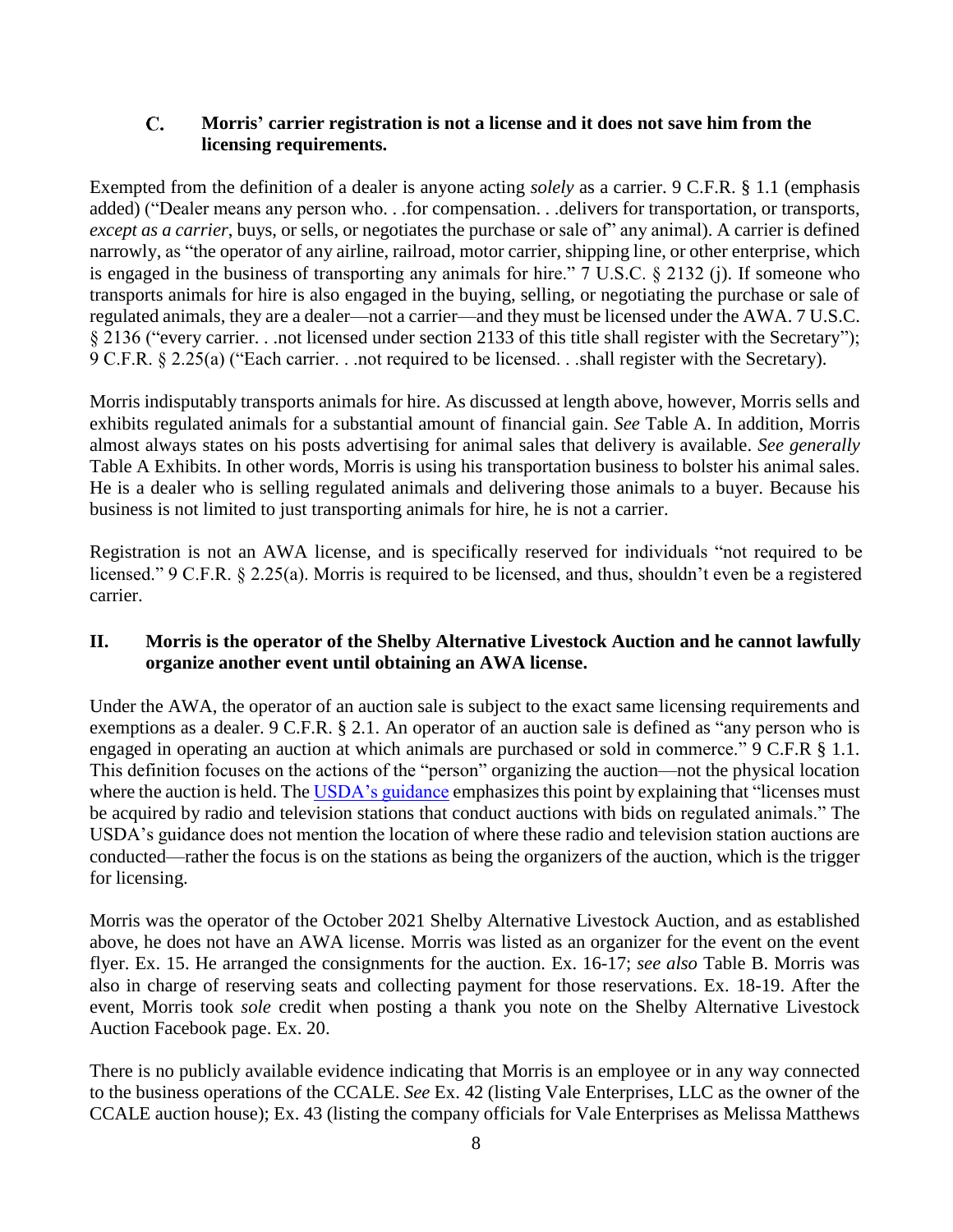and Steven Matthews). Morris has his own business—Circle M Livestock & Hauling. He appears to be an outside third party who arranged this October 2021 auction at the CCALE auction house.

While the CCALE—an AWA licensed dealer (license no. 55-B-0232)—was the venue for this auction, the evidence indicates that it was not the operator of the Shelby Alternative Livestock sale. The CCALE has cattle and small animal auctions on a regular basis. Ex. 44 (advertising cattle auctions every Tuesday at 11am); Ex. 45 (advertising small animal auctions every other Friday at 7pm). All the information regarding these auctions are on the CCALE's [official website](http://shelbyccale.com/small-animal-auction) and [Facebook page.](https://www.facebook.com/ClevelandCountyAgricultureAndLivestockExchange/) The [contact](http://shelbyccale.com/services.html)  [information](http://shelbyccale.com/services.html) listed for these weekly auctions is 704-419-2555 (the facility's main phone number) and [contact@shelbyccale.com](mailto:contact@shelbyccale.com) (the facility's main email). Any advertisements for animals that will be offered for sale at one of these weekly auctions is posted on the CCALE's officia[l Facebook page.](https://www.facebook.com/ClevelandCountyAgricultureAndLivestockExchange/) When the CCALE organizes and operates an auction sale it does so on *its* website and Facebook page.

The Shelby Alternative Livestock Auction was not organized on the CCALE's official website or Facebook page. Rather, the Shelby Alternative Livestock Auction has its own [Facebook page,](https://www.facebook.com/ShelbyALA/?ref=page_internal) which appears to be run by Morris. It has its own email address [\(ShelbyALA@yahoo.com\)](mailto:ShelbyALA@yahoo.com), which is a Yahoo account, and not connected to the CCALE's website (@shelbyccale.com). Ex. 19 (listing auction's email). The CCALE even directed people to the Shelby Alternative Livestock Auction page "[f]or all information on this special exotic sale." Ex. 46 (Oct. 7, 2021, [Facebook post\)](https://www.facebook.com/ClevelandCountyAgricultureAndLivestockExchange/posts/4344888932268298). All of the over 250 animal consignments that Morris organized before the event were advertised on the Shelby Alternative Livestock Auction page—and not the CCALE's page. *See generally* Table B Exhibits. This was not an event organized by the CCALE.

Even if there were any lingering questions as to who was responsible for this auction, the Shelby Alternative Livestock Facebook page removes any doubt by stating that "[t]his sale is NOT put on and managed by the Veterinarians who own the previously used sale barn." Ex. 1. The CCALE was just the "sale barn," i.e. the venue for the sale. Morris is the *sole* organizer for the Shelby Alternative Livestock Auction. *See e.g.*, Ex. 23.

Morris does not have an AWA license, which means he cannot legally organize and operate the Shelby Alternative Livestock Auction until he obtains one. As documented above, Morris has been breeding, selling, and exhibiting exotic animals for years without an AWA license. Now he has expanded his apparent unlawful conduct to operating an auction sale. The USDA must intervene and prevent Morris from organizing another exotic livestock auction until he has obtained the proper license.

## **III. The USDA should not issue an AWA license to Morris because of his prolific and brazen apparent violations of the AWA.**

The AWA regulations mandate that "[t]he failure of any person to comply with any provision of the Act, or any of the provisions of the regulations or standards in this subchapter *shall* constitute grounds for denial of a license." 9 C.F.R. § 2.1(d) (emphasis added). Morris' six years of apparent AWA violations should result in a denial of a license should he apply for one.

Morris registered with the USDA as a carrier in June 2018. In order to register as a carrier, Morris would have been provided with "a copy of the regulations" along with the registration form, and would have been required to "acknowledge receipt of" those AWA regulations and "agree to comply with" them. 9 C.F.R. § 2.26. At which point, Morris would have been well aware that he was operating as a dealer due